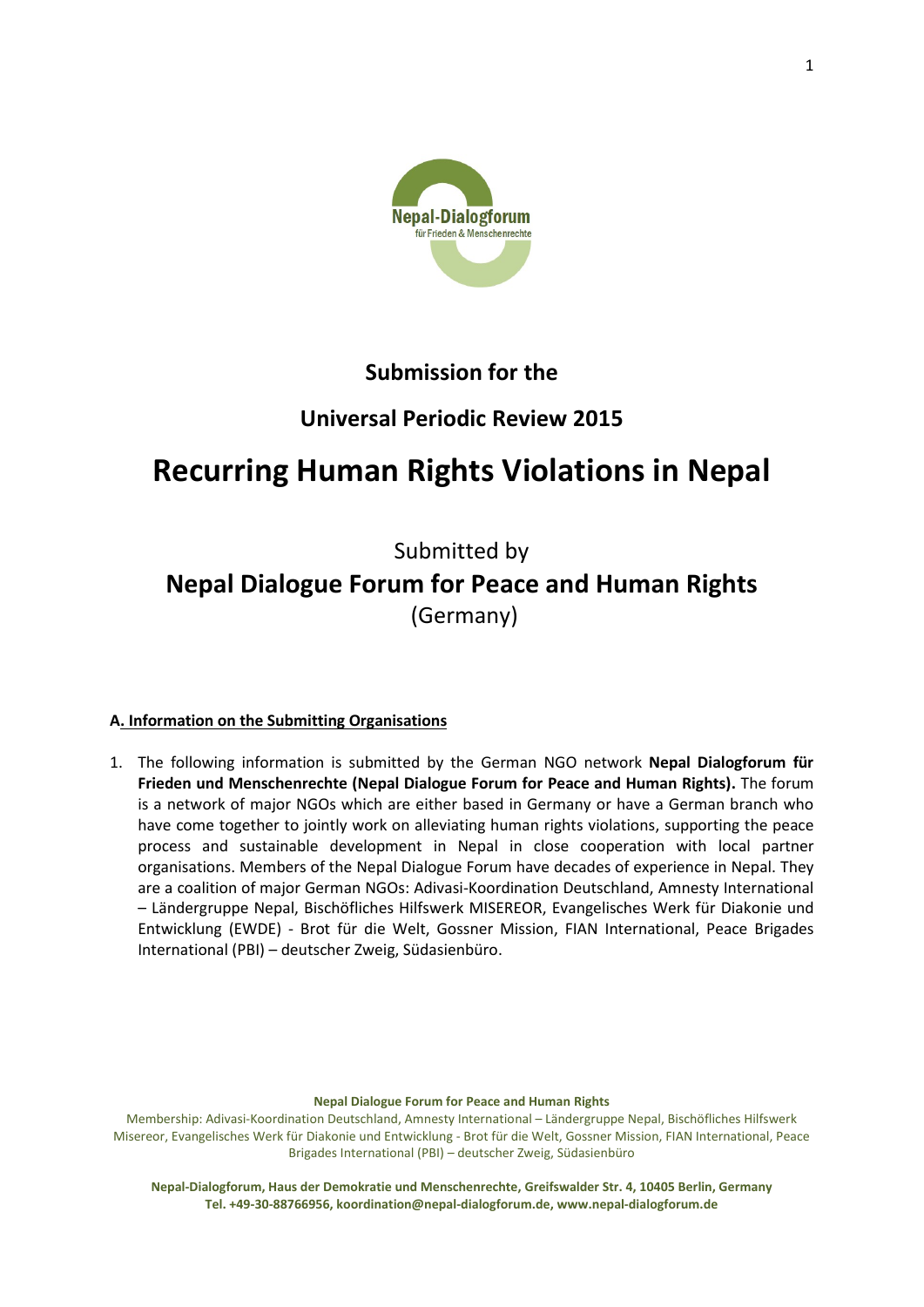# **B. Key Challenges in Nepal's Struggle for Peace and Human Rights**

2. The Nepal Dialogue Forum, based on its experience of long-term engagement in Nepal and close cooperation with local civil society, identifies the following areas of concern which require urgent and immediate attention:

- Delays in the drafting and adopting of a new constitution by the Constitutional Assembly due to on-going political instability and rivalries;
- Delays in creating transparent, participatory transitional justice mechanisms, a lack of adherence to international standards in the laws and bodies, as well as a distinct lack of possibilities for civil society involvement in the transitional justice process and the establishment of the relevant Commissions;
- Weak implementation of existing national and international legal obligations and discriminatory access to justice, resulting in widespread impunity regarding human rights violations;
- Prevailing poverty and lack of access to essential goods, services and infrastructure;
- A lack of a comprehensive National Strategy on Food and Nutrition Security;
- A lack of effective participation in decision making for prior informed consent;
- A lack of effective coordination and cooperation amongst key decision making bodies;
- Discrimination in access to traditional natural resources such as land, forests, water and fishing areas; and
- Inadequate protection by state organs against all human rights violations.

# **C. International and National Legal Frameworks and Lack of Implementation**

3. Nepal has ratified many relevant international treaties, has adopted the FAO *Voluntary Guidelines to support the progressive realization of the right to adequate food in the context of national food security,* as well as the *FAO Voluntary Guidelines on the responsible governance of tenure of land, fisheries and forests in the context of national food security,* has ratified *ILO Convention 169*  concerning *indigenous and tribal peoples in independent countries,* and has adopted the *UN Declaration on the Rights of Indigenous Peoples.* However, there is a serious lack in implementation of these treaties and conventions.

4. Likewise, in the absence of a permanent constitution, Nepal's commitment to its citizens' human rights is enshrined in the country's Interim Constitution. However, implementation of the provisions guaranteed in the Interim Constitution remains to a great extent very poor as they are subject to the discretion of the Government.

5. This lack of implementation is also apparent with regard to recommendations from international Treaty Bodies. E.g., the recommendations of the last Universal Periodic Review from 2011 (UPR) concerning the right to food also remain largely unimplemented. In 2012, the Government developed an Action Plan on Implementation of the UPR Recommendations, but it lacks concrete commitments and corresponding indicators to measure the outcomes. No adequate consultation with stakeholders was undertaken at the time of the development of the action plan. As of February 2015, the UPR Outcome Document was neither formally translated into the local language nor

**Nepal Dialogue Forum for Peace and Human Rights**

Membership: Adivasi-Koordination Deutschland, Amnesty International – Ländergruppe Nepal, Bischöfliches Hilfswerk Misereor, Evangelisches Werk für Diakonie und Entwicklung - Brot für die Welt, Gossner Mission, FIAN International, Peace Brigades International (PBI) – deutscher Zweig, Südasienbüro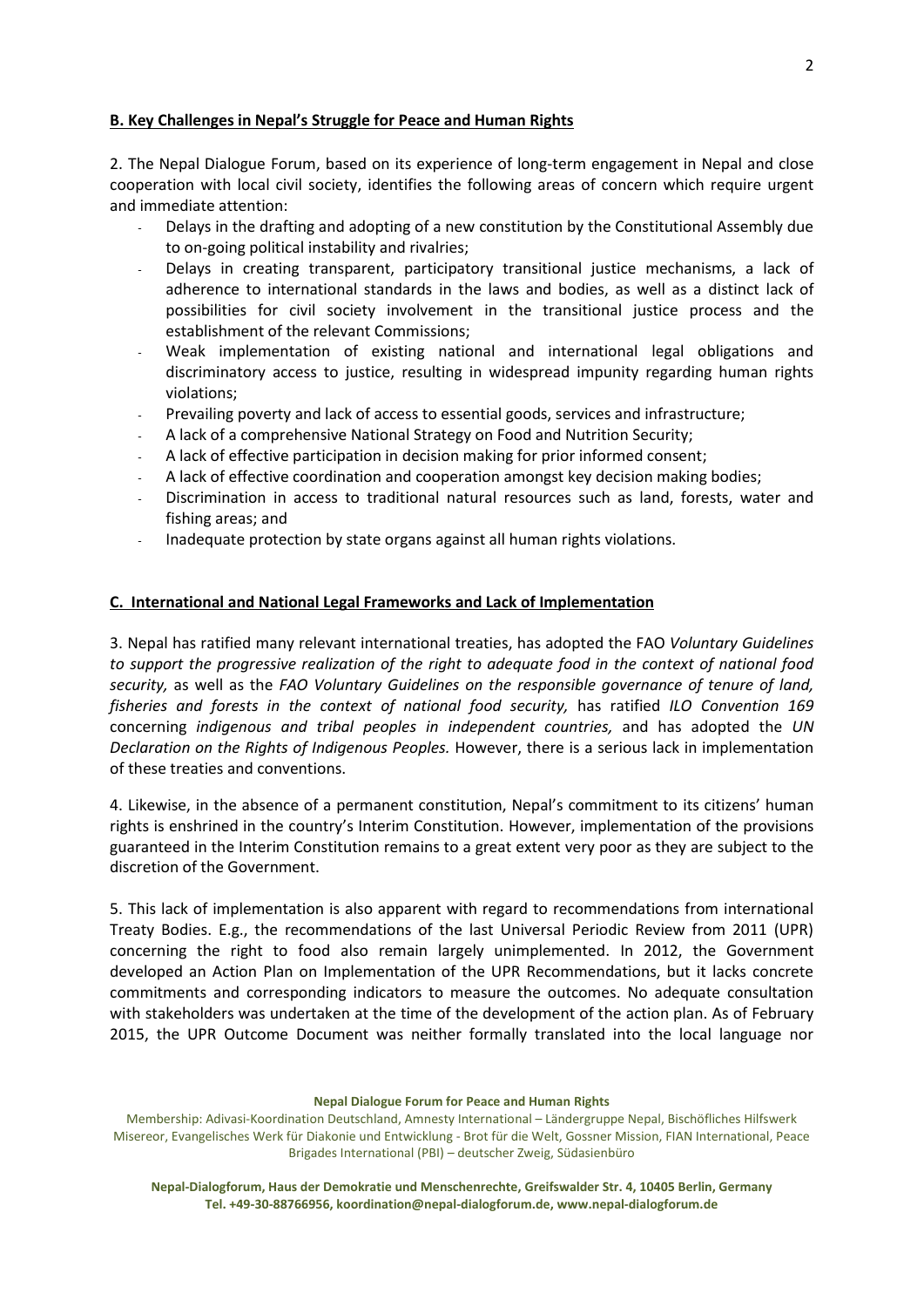disseminated across the country making it more difficult for grassroots activists to monitor the implementation of the recommendations.

6. While the Nepal Dialogue Forum recommends that Nepal ratify further international agreements (see 5., Recommendations, below), it is concerned about the lack of implementation of agreements and guarantees already made.

# **D. Human Rights Violations and Challenges**

# **Impunity**

**.** 

7. It remains a major concern that the Nepalese Government has not yet done enough to address the persisting problem of impunity in the country. In October 2012, the OHCHR reminded Nepal of 9 000 open cases of serious human rights violations<sup>1</sup> during the armed conflict. Until now the fates of more than 1300 'disappeared' people remain unknown.

8. No case of an alleged perpetrator of human rights abuses during the armed conflict has yet been tried before a civilian court. Human rights violations perpetrated after the end of the conflict also continue to go unpunished. Effective administration of justice throughout the country has not been established. Human rights violations reportedly committed by police personnel, including arbitrary detentions, ill treatment and torture, as well as extrajudicial executions, continue. Even though Nepal ratified the International Convention Against Torture and Other Cruel Inhuman or Degrading Treatment or Punishment (CAT), the Convention still remains to be adequately implemented.

9. There is no adequate protection against human rights violations or the pressure which is often exerted towards victims by alleged perpetrators and/or colluding actors. The victims' right to justice, truth and reparations continues to be seriously undermined by police personnel. Police personnel frequently violate their official duties, e.g. when they fail to file FIRs or follow court orders or delay investigations without facing any consequences for their actions or inaction.

10. In May 2014, after repeated and delayed efforts to establish a transitional justice process after the ten year long armed conflict, the Truth and Reconciliation Commission (TRC) Bill became law. The Act provides for the establishment of a Truth and Reconciliation Commission (TRC) and a separate Commission on Investigation of Disappeared Persons (CIDP). The members of both commissions were appointed in February 2015. However, as the OHCHR stated in July 2014, provisions of the TRC Act contradict Nepal's international legal obligations and a ruling of the Nepalese Supreme Court as the TRC Act allows the TRC Commission to grant amnesties for serious crimes under international law. Other concerns regarding the Act, which have been voiced by national and international human rights organisations, lawyers and victims´ groups, are (1) the Commissions' mandate to conduct mediation to reconcile victims and perpetrators even in cases of serious human rights violations, (2) the prohibition of any legal action in mediated cases, (3) the non-recognition of victims' rights to

<sup>1</sup> http://www.un.org/apps/news/story.asp?NewsID=43231#

Membership: Adivasi-Koordination Deutschland, Amnesty International – Ländergruppe Nepal, Bischöfliches Hilfswerk Misereor, Evangelisches Werk für Diakonie und Entwicklung - Brot für die Welt, Gossner Mission, FIAN International, Peace Brigades International (PBI) – deutscher Zweig, Südasienbüro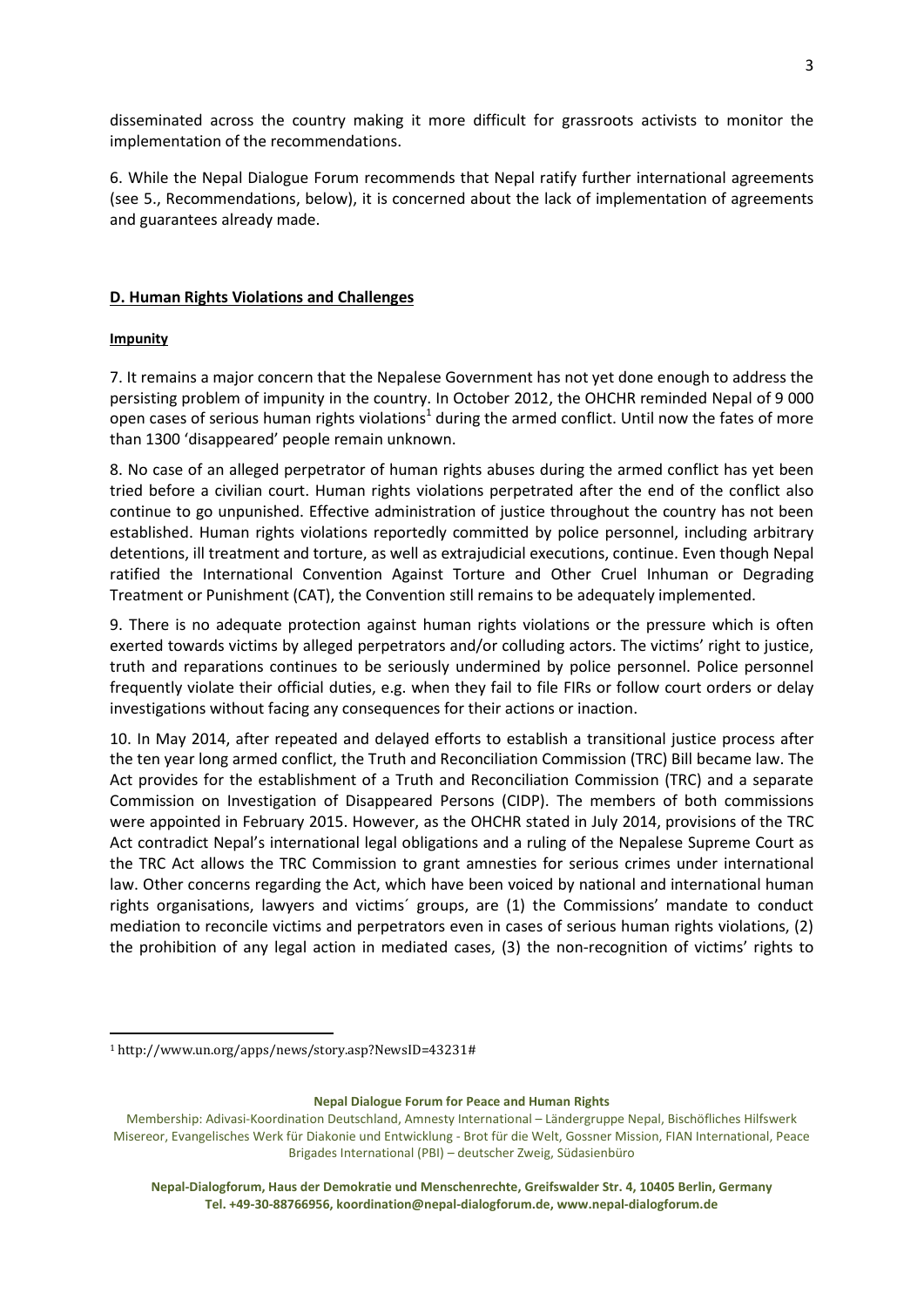reparation and (4) insufficient provisions on witness protection. Five experts for the UN Human Rights Council have also voiced similar serious concerns over the TRC Act.<sup>2</sup>

11. In March 2013, various provisions of the National Human Rights Commission Act of 2012 (which restricted the National Human Rights Commission (NHRC)) were declared null and void by the Supreme Court. There remains a distinct lack of progress to bring the Act in line with the Paris Principles.

12. Impunity is also widespread with regard to violations of ESC Rights. In most cases, the responsible authorities are not identified and action to hold them accountable is nominal, at best limited to oral statements of commitment by different policy makers, while follow-up by the government is very weak. For example, along the South Nepali border to India the livelihoods of more than 3000 families of Banke District are threatened by devastating floods and subsequent erosion every year, caused by the Laxmanpur Barrage and Kalkalwa Afflux on Indian Territory. Flood affected communities are facing loss of their agricultural lands and livestock, as well as displacement. They are suffering from hunger, malnutrition, and water borne diseases. Despite various complaints before the respective administrative and national mechanisms, including the National Human Rights Commission (NHRC), no comprehensive rehabilitation plan, nor participatory consultations with the affected population and compensation for the loss have so far been provided, and no one has been held accountable.

## **Social Inclusion - Inclusion of Women and other Especially Vulnerable and Disadvantaged Groups**

13. The Right to Equality is regulated in Article 13 of the Interim Constitution of Nepal, which protects citizens against discrimination based on gender, caste, religion, race, tribe, origin, language or ideological conviction.<sup>3</sup>

14. Especially vulnerable and disadvantaged groups like women and children, Dalits, indigenous people, Muslims and other minorities, e.g. LGBTI persons<sup>4</sup>, and people living with disabilities or HIV/AIDS need special protection. Their economic, social and cultural rights still require urgent attention and implementation. In November 2014, the UN Committee on Economic, Social and Cultural Rights (CESR) presented its concluding observations on the third periodic report delivered by the Government of Nepal, stating that the lack of a permanent constitutional framework creates obstacles to the full implementation of economic, social and cultural rights.

15. Several laws were amended since 2006 to cancel discriminatory provisions and also to make the Nepali state apparatus more inclusive by reserving posts for members of marginalized groups and women in mainly lower level government jobs and the legislative parliament. Despite this, discriminatory legal provisions regarding gender or caste origin still exist. Concerned disadvantaged groups are demanding a representation quota which is based on their share of the population and which opens the doors to all recruitment levels. Much more has to be done to provide full access to quality basic education as well as higher education to members of marginalized groups and women

1

<sup>2</sup> Human Rights Watch[: Nepal: Fix Flawed Truth, Reconciliation Act.](http://www.hrw.org/news/2014/07/08/nepal-fix-flawed-truth-reconciliation-act) UN Rights Bodies Call for Fundamental Overhaul (July 8, 2014), available at: http://www.hrw.org/news/2014/07/08/nepal-fix-flawed-truth-reconciliation-act  $3$  UNDP (2010): The Interim Constitution of Nepal 2063 (2007). As Amended by the First to Eighth Amendments. Kathmandu.

<sup>&</sup>lt;sup>4</sup> The term "LGBTI persons" refers to lesbian, gay, bisexual, intersex and other non-heterosexual persons.

Membership: Adivasi-Koordination Deutschland, Amnesty International – Ländergruppe Nepal, Bischöfliches Hilfswerk Misereor, Evangelisches Werk für Diakonie und Entwicklung - Brot für die Welt, Gossner Mission, FIAN International, Peace Brigades International (PBI) – deutscher Zweig, Südasienbüro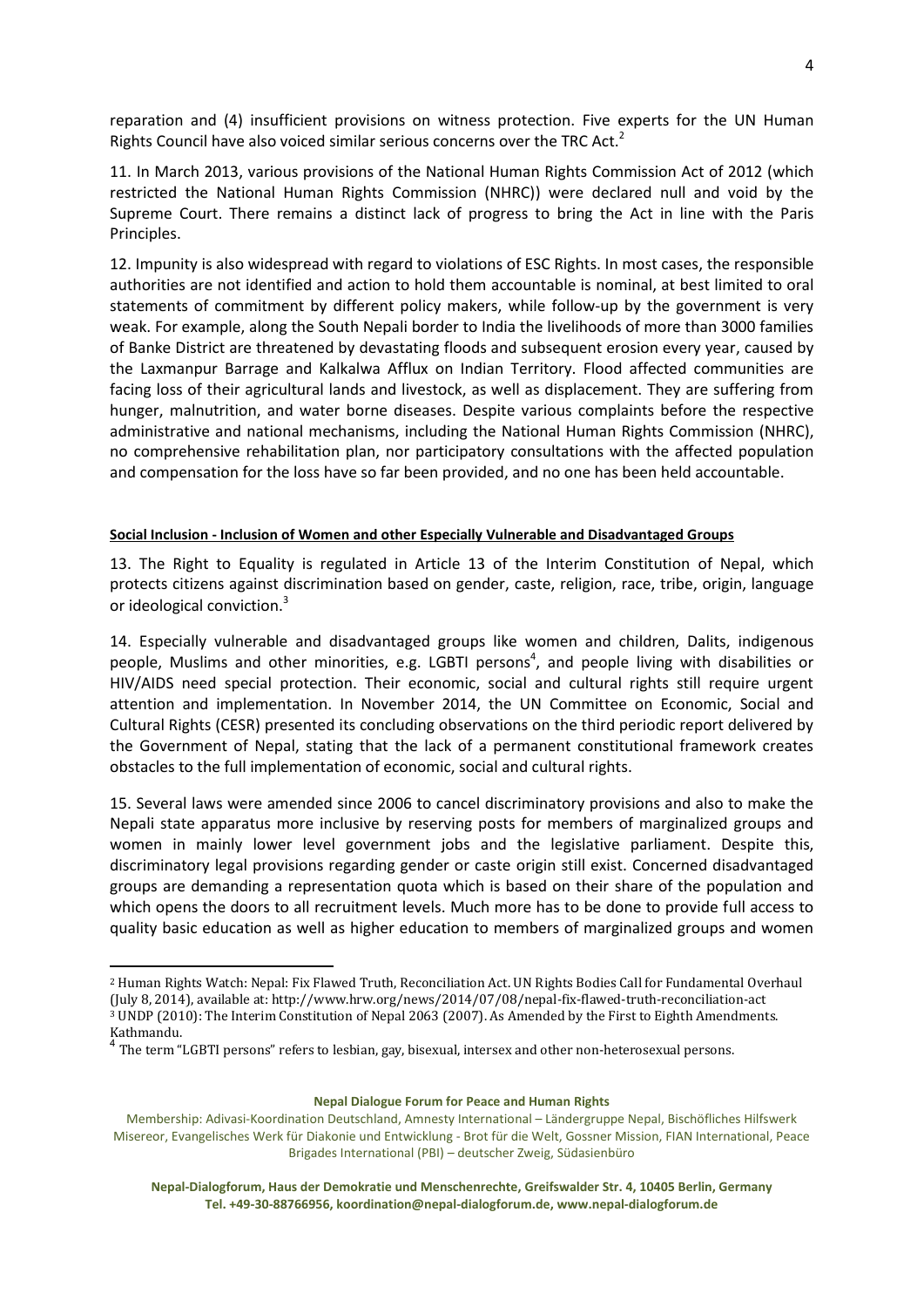so as to meet vacancy requirements to fill higher level government posts or positions in private businesses. Existing scholarship schemes are not sufficient or not well functioning, while poverty often prevents children from remaining in the school system. This is especially true for girls. According to UNICEF, "Children belonging to the most privileged groups in Nepal attend school for around 10 years while children from the most marginalized groups (girls from "dalit" background in Terai) have less than one year of schooling."<sup>5</sup>

# Example: Women and Girls

16. Women and members of disadvantaged and marginalized groups, and especially those with intersecting disadvantages, are still very vulnerable with regard to their access to justice. Discrimination and punishments based on traditional social norms, attitudes and customs as well as on social origin are still prevalent. Women and girls are exposed to multiple forms of gender based discrimination and violence, including accusations of witchcraft, dowry murder, human trafficking, stigmatization of widows, child marriage, rape and other sexual violence.

17. With regard to political and decision-making processes, women are still insufficiently involved. Even after the elections in November 2013, the number of female parliamentarians does not come close to reflecting women's proportion of the population. This also applies to the representation of Dalits, indigenous and other disadvantaged groups and their restricted opportunities to influence political processes and opportunities for participation in state organs.

18. Despite the strong contribution of women in agricultural production, women, in particular rural women, in most cases do not legally possess their own land for production.<sup>6</sup> A report commissioned by the National Women's Commission (NWC) revealed serious discrimination against women in terms of ownership of assets and properties.<sup>7</sup> Despite the provision to distribute land to landless and deprived communities, the Land Use Policy 2012 includes no specific provisions to ensure access, management and control over land by women farmers. The policy also remains silent over the issue of joint ownership of land by husband and wife. With regard to access to forest resources, the role of women is still not adequately recognized in the Forest Act 2006 which does not adequately address the participation of women in the Forest User Groups.

# Example: Dalits and Indigenous Groups

**.** 

19. Even though the Caste-based Discrimination and Untouchability (Crime and Punishment) Act was passed in May 2011, human rights organisations and official media still report cases of caste-based discrimination or even atrocities against Dalits who try to assert their rights and challenge traditional social structures and rules. Dalits still face diverse difficulties and constraints in accessing and gaining

<sup>5</sup> UN Statement: *Poorest students receive up to 18 times less public education resources than the wealthiest, says UNICEF* (22 January 2015), available at: http://www.un.org.np/headlines/poorest-students-receive-18-times-less-publiceducation-resources-wealthiest-says-unicef

<sup>6</sup> National Women's Commission (NWC): www.global-sisterhood-network.org

<sup>7</sup> www.global-sisterhood-network.org, visited 7 June 2011.

Membership: Adivasi-Koordination Deutschland, Amnesty International – Ländergruppe Nepal, Bischöfliches Hilfswerk Misereor, Evangelisches Werk für Diakonie und Entwicklung - Brot für die Welt, Gossner Mission, FIAN International, Peace Brigades International (PBI) – deutscher Zweig, Südasienbüro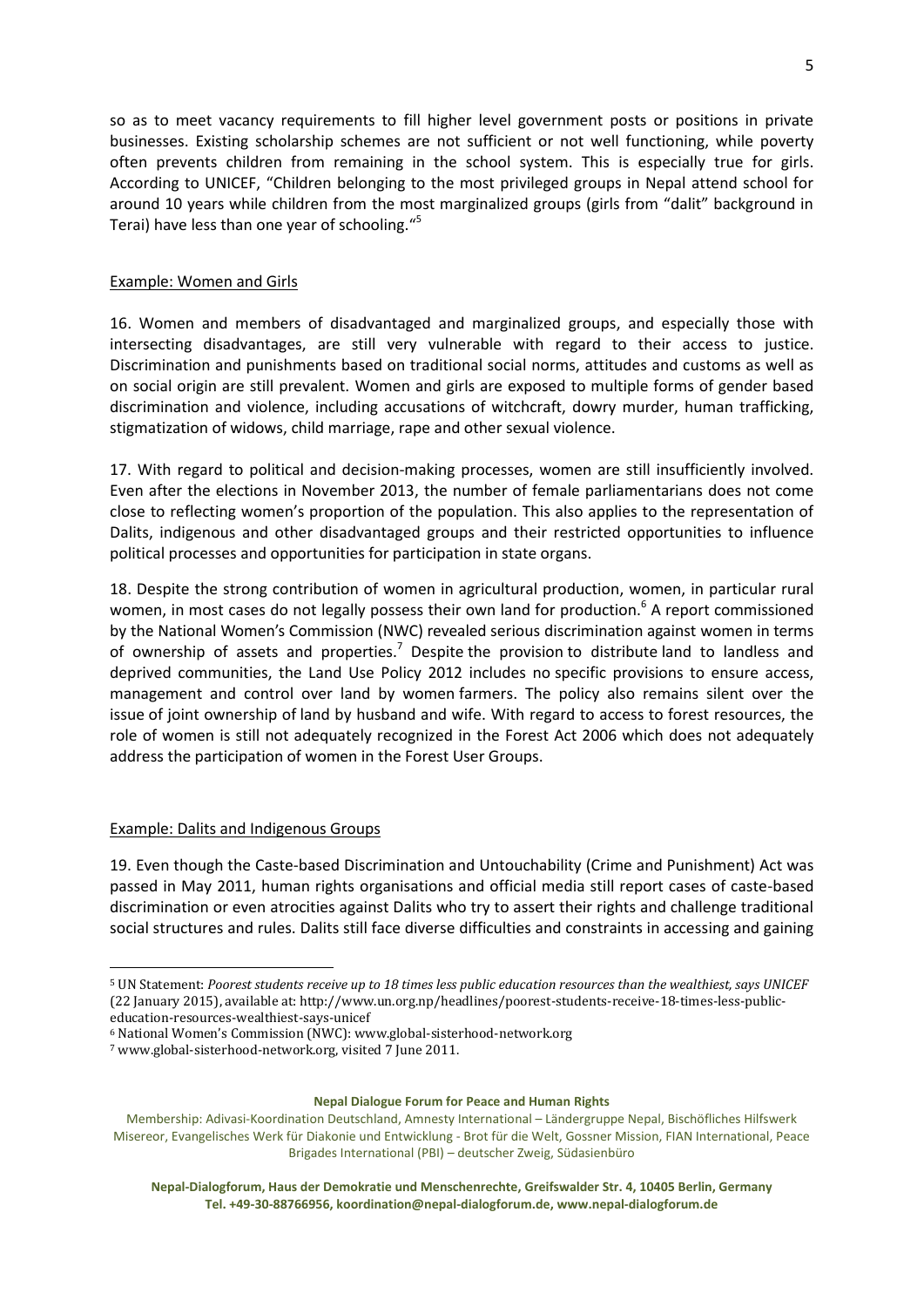justice. Cases of caste-based discrimination and untouchability are frequently settled outside the justice system.

20. Dalits, who represent approximately 13% of Nepal's population (2011 census)<sup>8</sup>, have a higher incidence of poverty than the national average and are one of the most marginalized communities in Nepal. They face significant hurdles in social, political, economic and cultural spheres of life. According to human rights organisations, based on Government statistics, 44% of Dalits in the plain area are landless, while 44.6 % of Dalits in hill areas are marginalised farmers owning less than 0.4 hectares of land.<sup>9</sup> Despite criminalization of caste-based discrimination and untouchability through the enactment of the Caste-based Discrimination and Untouchability (Offence and Punishment) Act,<sup>10</sup> *de facto* discrimination against Dalits continues to hamper their enjoyment of human rights, including the right to adequate food. In particular, incidents in which Dalits are still prevented from touching drinking water, milk, or cooked food, or from entering private houses, shops, or cowsheds happen in rural areas in particular.<sup>11</sup>

21. Despite some significant positive steps $^{12}$  taken by the Government to advance the rights of the indigenous nationalities of Nepal in recent years, these groups also continue to experience political, economic, social and cultural marginalization preventing them from enjoying basic human rights and fundamental freedoms, including the right to adequate food and freedom from hunger. Most live in conditions of poverty that, on the whole, are double or more the national poverty level, and not only in remote and rural regions, but also in cities. $^{13}$ 

22. Historically, Nepal's indigenous peoples accessed food from rivers, forests or from limited cultivation. However, they have suffered gradual loss of traditional lands and access to lifesustaining natural resources across the country and rank low in all human development indicators.<sup>14</sup> 65% of ancestral land of indigenous people has now been occupied by national parks and reserves forcing a majority of them to take refuge elsewhere.<sup>15</sup> According to the OHCHR, the number of indigenous people participating in the Government's decision-making processes remains low, particularly regarding the management of national parks and neighbouring buffer zones where many indigenous peoples live.<sup>16</sup> The Special Rapporteur on the Situation of Human Rights and Fundamental Freedoms of Indigenous Peoples, in his report of his visit to Nepal in 2008, stated the lack of recognition of indigenous peoples' right to consultation or to access their traditional lands and resources governed by the National Parks and Wildlife Conservation Act. According to the Special Rapporteur, members of these and various other communities are prevented from gathering food,

 $\overline{\phantom{a}}$ 

<sup>14</sup> A/HRC/12/34/Add.3 , 20 July 2009, Para 26

#### **Nepal Dialogue Forum for Peace and Human Rights**

<sup>8</sup> Central Bureau of Statistics, Government of Nepal

<sup>9</sup> Asian Human Rights Commission:<http://www.humanrights.asia/news/ahrc-news/AHRC-OLT-012-2011>

<sup>10</sup> The Legislature-Parliament of Nepal enacted the law on 25 May 2011.

<sup>11</sup> In 2011, the literacy rate in rural areas was reported 62.5% against 82.2% in urban areas.

<sup>12</sup> The ratification of International Labour Organization (ILO) Convention (No. 169) concerning Indigenous and Tribal Peoples in Independent Countries ("Convention 169") on 14 September 2007; the initiation of the development of the National Action Plan to implement the ILO Convention by the Ministry of Federal Affairs and Local Development (yet to be endorsed by the Government); and the invitation of the Special Rapporteur on the Situation of Human Rights and Fundamental Freedoms of Indigenous People, James Anaya from 24 November to 2 December 2008. <sup>13</sup> A/HRC/12/34/Add.3 , 20 July 2009

<sup>15</sup> <http://www.nefin.org.np/list/Indigenous-People-of-Nepal/5/0/5>

<sup>16</sup> A/HRC/12/34/Add.3 , 20 July 2009, Para 29

Membership: Adivasi-Koordination Deutschland, Amnesty International – Ländergruppe Nepal, Bischöfliches Hilfswerk Misereor, Evangelisches Werk für Diakonie und Entwicklung - Brot für die Welt, Gossner Mission, FIAN International, Peace Brigades International (PBI) – deutscher Zweig, Südasienbüro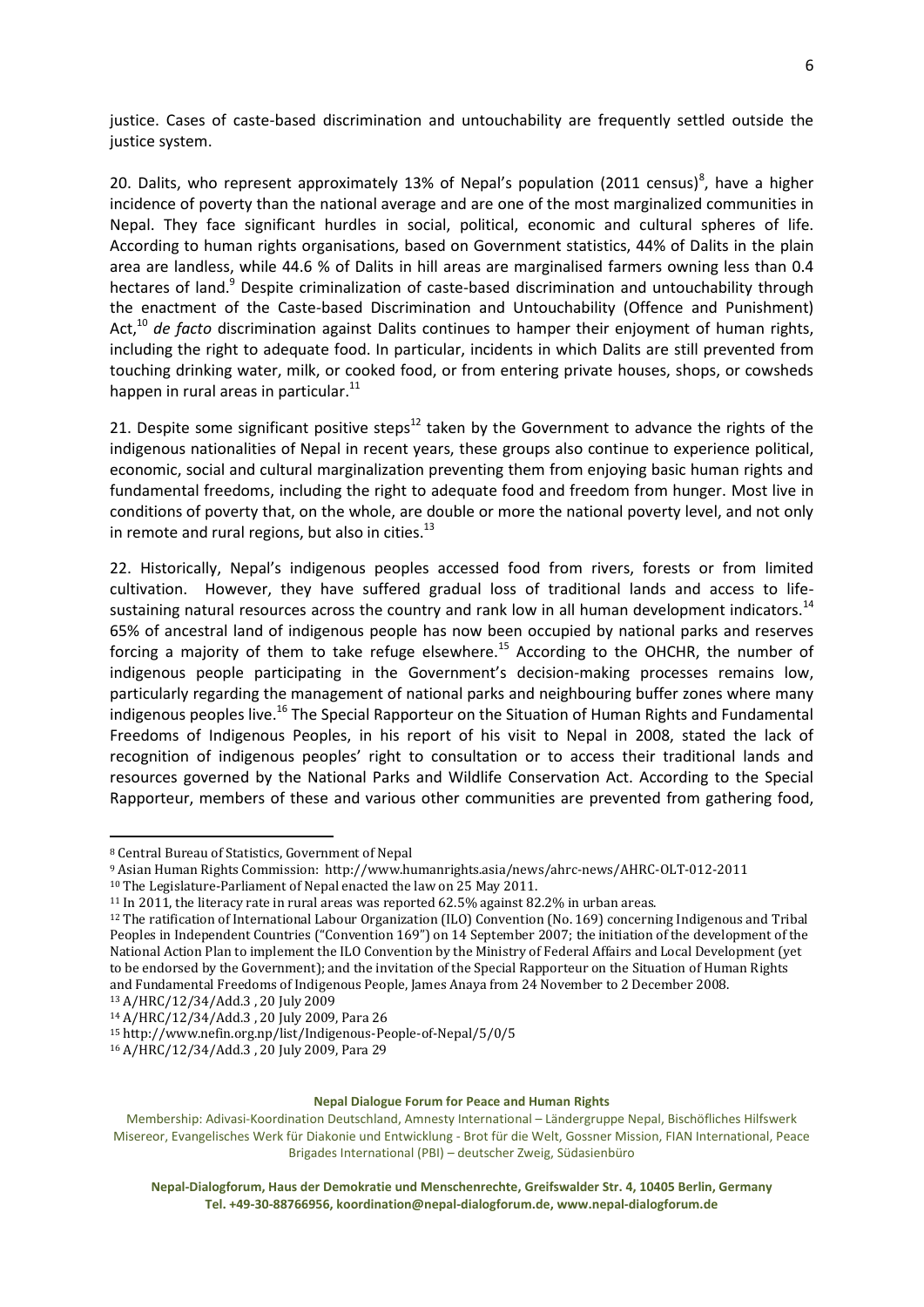medicinal herbs and firewood from the park areas, severely impacting upon their livelihoods. The existing benefit-sharing mechanisms are ineffective, indigenous peoples are insufficiently represented in the management, and mechanisms to compensate or consult indigenous communities are inadequate or non-existent.<sup>17</sup>

23. Land ownership and access to and control over land are crucial issues for Dalits and indigenous peoples. A large population of indigenous people solely depends on natural productive resources for subsistence. About 80% of the indigenous population consists of marginal landowners, owning only less than 1 acre, or small cultivators (owning 1-2 acres). A large proportion of Dalits are landless. The gender dimension of land distribution is even more critical: men own 92% of the land holdings.

# **E. Protection of Human Rights Defenders (HRDs), the Freedom of Expression, Association and Peaceful Assembly**

24. Particularly in relation to civil society organisations' efforts at bringing perpetrators to justice or to reporting about human rights violations, the situation of Human Rights Defenders (HRDs) is still of great concern. This is the case despite some important steps that have been taken to put into practice the Local Implementation Strategy for Nepal drafted on the basis of the European Union Guidelines on Human Rights Defenders. Publishers, media workers and journalists who write about sensitive issues such as impunity or corruption are still at great risk. Female HRDs and especially those from disadvantaged groups are especially vulnerable to stigmatization.

25. In November 2014, the police arrested more than 300 people who held a peaceful rally in Kathmandu. In another case in November 2014, the police used force against peacefully protesting conflict victims and their supporters in Kathmandu. They were protesting for an amendment of the Truth and Reconciliation (TRC) Act and against its provisions to allow amnesties for crimes committed under international law.

# **F. The Human Right to Food**

26. Currently, around 25% of the Nepalese population live below the poverty line.<sup>19</sup> A report of the International Food Policy Research Institute (IFPRI) states that the Global Hunger Index of Nepal in the year 2013 is 17.3, indicating a serious problem of food security.<sup>20</sup> About half of the population in Nepal lives on less than US\$1.25 per day.<sup>21</sup>

27. Nepal lags behind in terms of basic nutritional indicators, and under-nutrition remains a challenge. Amongst children under the age of 5 years, 41% are stunted (low height for age), 29% are underweight, and 11% wasted (too thin for height), whereas about 16% have been stated as undernourished. Micronutrient deficiencies are also seen to be higher with 46% of the children

**<sup>.</sup>** <sup>17</sup> A/HRC/12/34/Add.3 20 July 2009, Para 32, 33, 34, 35, 36, 37 and 38

<sup>19</sup> Nepal Living Standard Survey 2010/2011, CBS, GoN

<sup>20</sup> <http://www.ifpri.org/publication/2013-global-hunger-index-0>

<sup>21</sup> <http://meroreport.net/profiles/blogs/status-of-food-security-in-nepal>

Membership: Adivasi-Koordination Deutschland, Amnesty International – Ländergruppe Nepal, Bischöfliches Hilfswerk Misereor, Evangelisches Werk für Diakonie und Entwicklung - Brot für die Welt, Gossner Mission, FIAN International, Peace Brigades International (PBI) – deutscher Zweig, Südasienbüro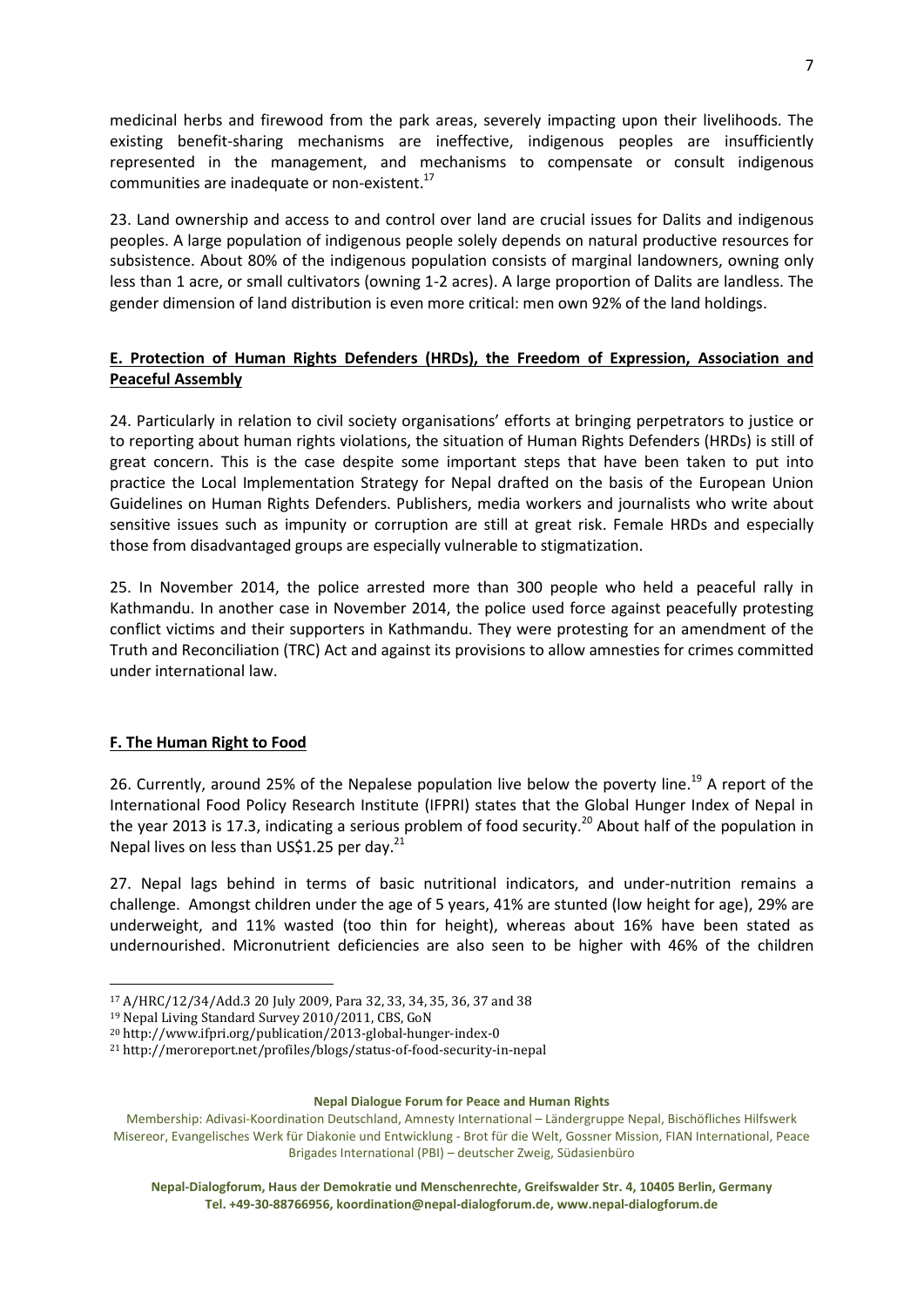between the ages of 6 and 59 months suffering from anemia. Although there is no formal listing of who constitutes the marginalized and disadvantaged groups in Nepal, it is usually former bonded labourers (*Kamaiyas* and *Haliyas*), indigenous peoples (*Adivasi Janajati*), Dalits, ethnic, religious and sexual minorities, landless, persons with disabilities and persons with HIV/AIDS who suffer from the violation and denial of the right to food.<sup>22</sup> Within these groups, women, children and elderly suffer disproportionately and bear the brunt of inadequate food.

28. Food price inflation has been steadily increasing over the past 30 years, with a significant acceleration for most commodities over the past decade and a rapid increase around 2007 and 2008 at the time of the world food crisis. However, food prices in Nepal continued to experience steep inflation even after the official end of the world food crisis, and there has been virtually no respite in recent years. Food prices across almost all commodities have increased dramatically in recent years.<sup>23</sup>

29. This has forced low-income households to spend a significant portion of their income on food. With such a high level of expenditure on food, it is difficult for these households to break the cycle of poverty since they are unable to spend their income to building assets. Moreover, when shocks occur, they are very quickly forced to sell assets for cash and have to compromise with other basic needs and rights, thus impeding the realization of the minimum essential levels of ESCR and negatively influencing the realization of the right to an adequate standard of living (article 11 of the ICESCR).

30. The implementation of the right to adequate food requires the adoption of a national strategy to ensure food and nutrition security for all, particularly targeting the marginalized and disadvantaged sections of society. Such a strategy should be based on human rights principles that define the objectives, and formulation of appropriate policies and corresponding human rights benchmarks.<sup>24</sup> Currently no such comprehensive strategy that provides a guiding framework to advance the realization of the right to adequate food and eradication of hunger and malnutrition exists in Nepal.

31. Land is a critical source of livelihood for a majority of the Nepali population living in rural areas as smallholders, cultivating small land plots often of less than one hectare. Especially for Dalits and ethnic groups who are usually marginalized, land ownership and access to and control over land and related resources is a major issue. Being landless, the vast majority of these groups of people have no access to resources related to land ownership<sup>25</sup> or tenure and tend to experience enormous food insecurity.

32. Land is also becoming an increasingly scarce resource as a consequence of population growth and rapid urbanization. The Interim Constitution requires the government to pursue a policy of

1

<sup>22</sup> In most of the cases documented by FIAN Nepal (appx.90%), it is members of these marginalized and disadvantaged groups who suffer the right to food violations.

<sup>&</sup>lt;sup>23</sup> For instance, compared to 2003/04, the price of coarse rice has increased by almost 77%, basmati rice by 70%, wheat flour by more than 50% and potato by 219%. Most lentils and beans are now more than double the price, black gram or black lentil went up by 114%, lentil up by 146%. Nepal Thematic Report on Food Security and Nutrition 2013, National Planning Commission, p. 50

<sup>24</sup> The Right to Adequate Food: Fact Sheet No 34 by OHCHR and FAO, 2010, p. 26

<sup>25</sup> Adhikari, Jagganath: Land Reform in Nepal: Problems and Prospects, P.44, ActionAid, 2008, available at: http://www.actionaid.org/sites/files/actionaid/land\_reform\_complete.pdf

Membership: Adivasi-Koordination Deutschland, Amnesty International – Ländergruppe Nepal, Bischöfliches Hilfswerk Misereor, Evangelisches Werk für Diakonie und Entwicklung - Brot für die Welt, Gossner Mission, FIAN International, Peace Brigades International (PBI) – deutscher Zweig, Südasienbüro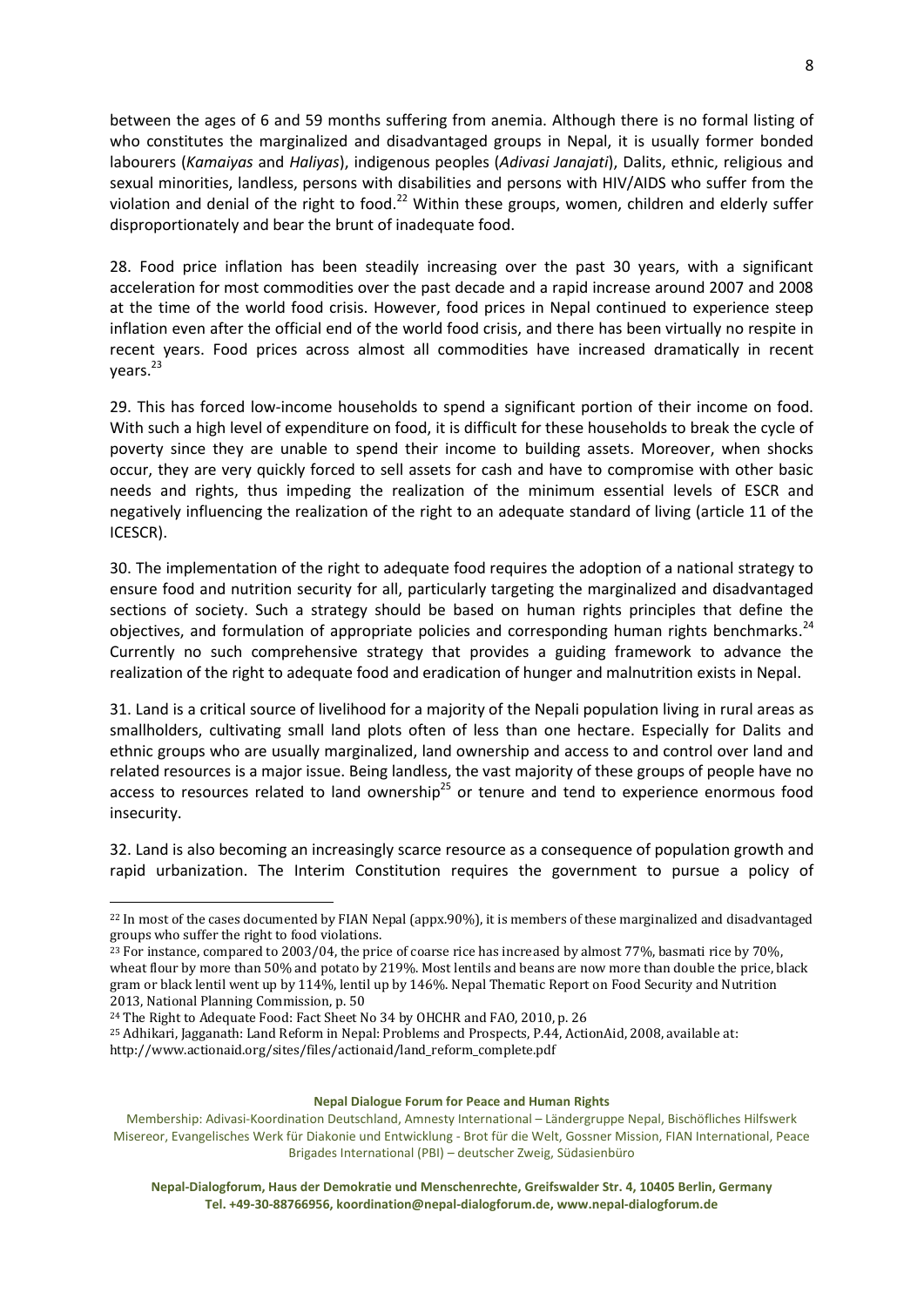implementing scientific land reform through the abolition of the feudal system of land holding with a view to curbing the wide-spread inequalities in access to land.<sup>26</sup>

33. There exists a vast body of legislations regulating access to land. The Land Act 1964 put a ceiling on land holding,<sup>27</sup> fixed the rent to be paid as contract (*Kut*) by tenants at 50% of the principal crop,<sup>28</sup> and emphasized security of tenant farmers against eviction.<sup>29</sup> However, the Act failed to bring any significant results*.* 30

34. The Voluntary Guidelines on the Responsible Governance of Tenure of Land, Fisheries and Forests in the Context of National Food Security promote secure tenure rights and equitable access to land, fisheries and forests as a means of eradicating hunger and poverty, supporting sustainable development and enhancing the environment. However, the Government has not taken any initiation towards promoting secure tenure rights in line with the Guidelines.<sup>31</sup> Although the Constitution includes the right to work/employment and social security<sup>32</sup> as fundamental rights, there is a lack of framework legislation to give effect to these constitutional guarantees. In particular, such legislation is required to address inadequate allowances, low level of public awareness regarding allowance schemes, limited capacity of the institutions to ensure smooth and effective distribution of the allowances coupled with corruption and irregularities, current age threshold<sup>33</sup> which is inconsistent with the Senior Citizens Act, among others.

35. However, existing legal provisions surrounding social security have been mainly developed with a welfare-based approach and lack a human rights-based focus and fail to enable the citizens to claim their rights if denied or violated, and to hold the authorities concerned accountable.

1

<sup>32</sup> Articles 18 (1, 2)

<sup>33</sup> 70 years.

<sup>26</sup> Article 33 (f)

<sup>27</sup> Sections 7 and 8

<sup>28</sup> Sections 33, 35 and 36

<sup>29</sup> Sections 29 and 29A

<sup>&</sup>lt;sup>30</sup> In particular, the provision related to the ceiling, which is the key aspect of this Act, has never been effectively implemented. This situation has continued throughout the 5<sup>th</sup> Amendment of the Act in 2002 and even after the Supreme Court verdict in response to the litigation *Madhav Basnet v. Government of Nepal,* Supreme Court decision dated 17 July 2009.

<sup>&</sup>lt;sup>31</sup> The National Land Use Policy of the Government, introduced in 2012, aims to achieve social and economic development as well as environmentally sustainable growth through scientific land reform and reclassification of land and formulation of plans and programmes on land use. However, the land use policy remains silent on granting tenure security to those individuals and groups who sustain their livelihood on land, fisheries and forest despite the provision to distribute land to landless and deprived communities,. It also awaits effective implementation, Section 5 (1) of the Policy.

Membership: Adivasi-Koordination Deutschland, Amnesty International – Ländergruppe Nepal, Bischöfliches Hilfswerk Misereor, Evangelisches Werk für Diakonie und Entwicklung - Brot für die Welt, Gossner Mission, FIAN International, Peace Brigades International (PBI) – deutscher Zweig, Südasienbüro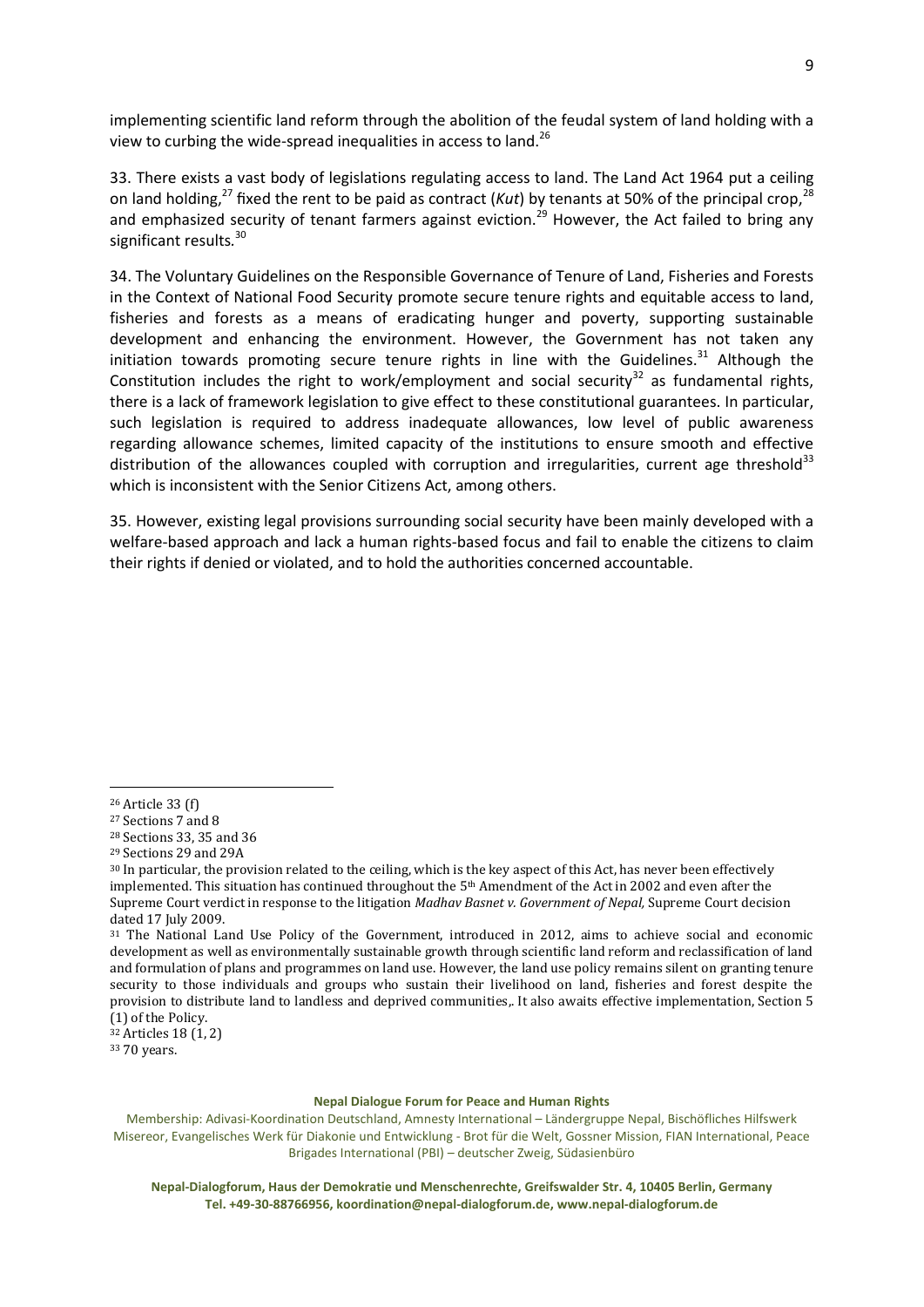# **G. Recommendations:**

36. The Nepal Dialogue Forum for Peace and Human Rights makes the following recommendations to the government of Nepal:

# Constitutional Process

37. further, in an inclusive and transparent manner, the drafting and implementation of a new, permanent, constitution that takes into account fundamental rights and liberties of all Nepalese citizens, regardless of gender, caste or their ethnic, religious or regional origin or ideological conviction;

# Impunity

- 38. remove barriers to justice. In particular, ensure that amnesties are prohibited for crimes defined under international law and that no time limits are imposed for their prosecution;
- 39. amend the Truth and Reconciliation Commission (TRC) Act in full accordance with international standards and amend existing national legislation to be in line with the provisions contained in the international human rights treaties to which Nepal is a party;
- 40. ensure that public officials are held accountable when they do not comply with their duties;

# Social Inclusion, marginalized groups

- 41. create rules, regulations, directives and guidelines as well as separate and independent special mechanisms for the effective implementation of the Caste-based Discrimination and Untouchability (Crime and Punishment) Act and create procedures for reporting and facilitating access to effective remedies to communities and groups displaced through conflict, natural disasters, wildlife preserves, freed bonded labour, infrastructure development, either judicial or administrative;
- 42. implement a genuine land reform by formulating an integrated land policy, quicken the pace of land reform and identify and restore traditional land rights of indigenous peoples;
- 43. support the proper implementation of inclusive local level complaint and monitoring mechanisms across Nepal to facilitate community reporting, access to legal aid and awareness raising for the poor and marginalized groups and provide periodical training and guidelines for officials, judges and lawyers in the application of political, civil, economic, social and cultural rights as well as public human rights education.

# Human Rights Defenders, Freedom of Expression, Association and Peaceful Assembly

44. ensure that human rights defenders and other civil society organisations and actors can exercise their work freely and without threats to their lives. Special attention should be given to the local implementation strategy for Nepal designed by EU member states, corresponding to the provisions of the EU Guidelines on Human Rights Defenders;

### **Nepal Dialogue Forum for Peace and Human Rights**

Membership: Adivasi-Koordination Deutschland, Amnesty International – Ländergruppe Nepal, Bischöfliches Hilfswerk Misereor, Evangelisches Werk für Diakonie und Entwicklung - Brot für die Welt, Gossner Mission, FIAN International, Peace Brigades International (PBI) – deutscher Zweig, Südasienbüro